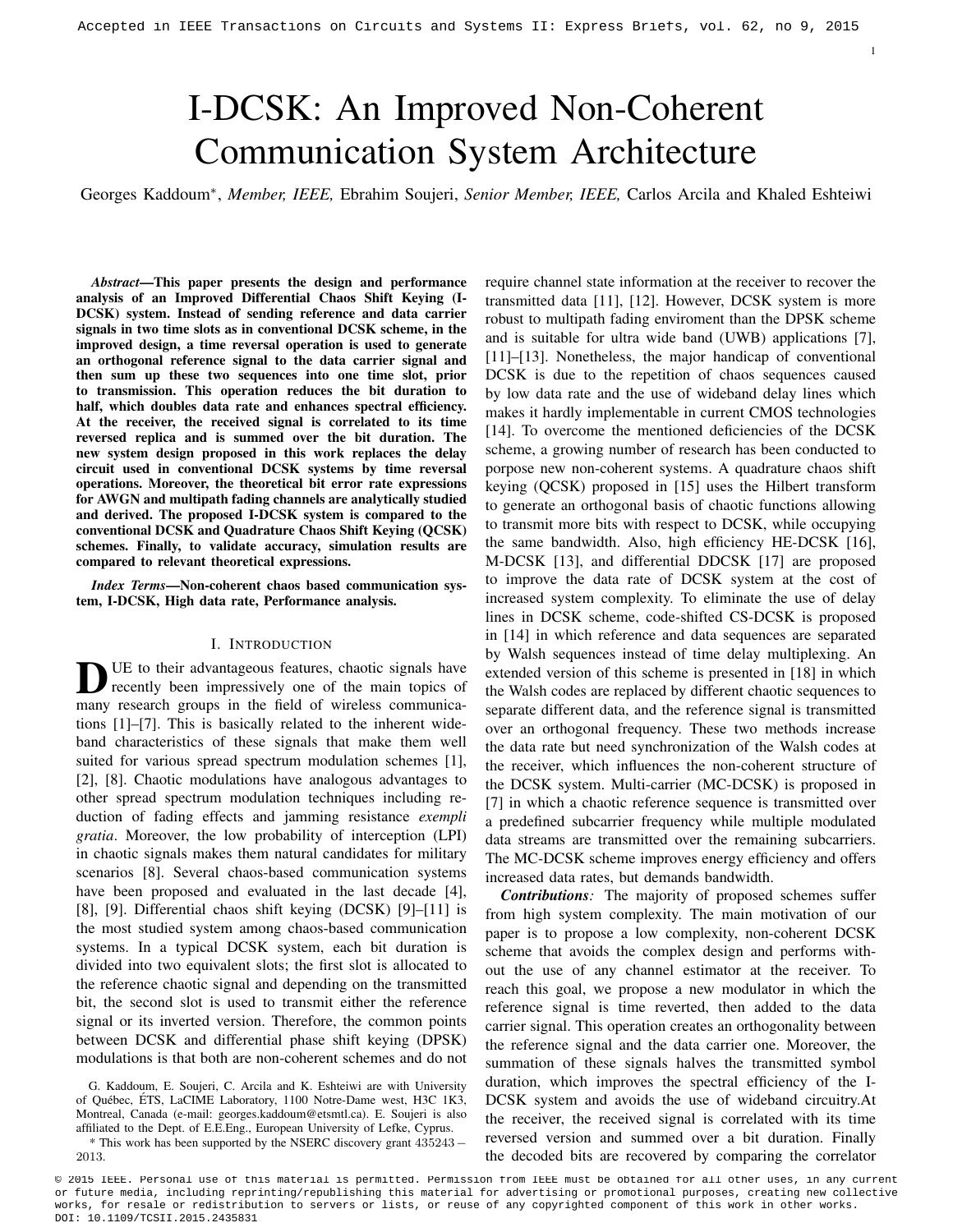output to a zero threshold. In this scenario, the receiver can perform without any need to complex channel estimators. We derive the analytical bit error rate expressions over multipath fading and additive white Gaussian noise (AWGN) channels and we show the accuracy of our analysis by matching the numerical performance. Finally, we analyse and compare the performance of I-DCSK to those of DCSK and QCSK.

*Paper Outline*: The remainder of this paper is organized as follows: In section II, the conventional DCSK and QCSK are briefly presented and the architecture of the I-DCSK system is explained. Performance analysis of the I-DCSK scheme is done in section III. Simulation results and discussions are presented in section IV and concluding remarks are presented in section V.

# II. NON COHERENT CHAOS-BASED COMMUNICATION **SYSTEMS**

# *A. DCSK Communication System*

In the DCSK modulator [8], each bit  $b_i = \{-1, +1\}$  is represented by two sets of chaotic signal samples, where the first is allocated to the reference, and the second to the carrying data symbols. If  $+1$  is transmitted, the data-bearing sequence is equal to the reference sequence, and if  $-1$  is transmitted, an inverted version of the reference sequence is used as the databearing sequence. The spreading factor in DCSK systems is defined as the number of chaotic samples used to spread each bit and is presented by  $2\beta$ , where  $\beta$  is an integer. Moreover,  $T_{DCSK} = 2T_b = 2\beta T_c$  is the DCSK frame time interval for each bit. During the  $i<sup>th</sup>$  bit time interval, the discrete form of the discrete baseband signal sequence at the output of the transmitter  $e_{i,k}$ , can be given by

$$
e_{k,i} = \begin{cases} x_{k,i} & \text{for } (1 < k \le \beta) \\ b_i x_{k-\beta,i} & \text{for } (\beta < k \le 2\beta) \end{cases} \tag{1}
$$

where  $x_{k,i}$  is the chaotic sequence used as the reference signal and  $x_{k-\beta,i}$  is its delayed version. In order to demodulate the transmitted bits, the received signal  $r_k$  is correlated to its delayed version  $r_{k+\beta}$  and summed over the bit duration  $T_b$ where  $T_b = \beta T_c$  and  $T_c$  is the chip time. The received bits are, then, estimated by computing the sign of the correlator output. In this system half of the bit time interval is spent on sending the non-information-bearing reference signal, thus, the data rate of this system is considerably reduced.

#### *B. QCSK Communication System*

In QCSK modulation [15], [19], the chaotic generator generates the reference chaotic signal  $x$ . This signal is then transformed into another (quadrature) chaotic signal  $\tilde{x}$  by applying Hilbert transform. A linear combination of these two independent orthogonal chaotic signals is used to map the transmitted bits in the form of  $m_{k,i} = x_{k,i}b_i + \tilde{x}_{k,i}b_{i+1}$ . Hence, the transmitted signal  $e_{i,k}$ , can be given as

$$
e_{k,i} = \begin{cases} x_{k,i} & \text{for } (1 < k \le \beta) \\ m_{k,i} & \text{for } (\beta < k \le 2\beta) \end{cases}, \tag{2}
$$

Similar to DCSK scheme, the reference signal  $x_{k,i}$  is transmitted in the first half period of bit time and the data carrier signal  $m_{k,i}$  is sent in the second half. At the receiver, the received reference signal correlates the data carrier  $m$  in order to decode  $b_i$ . Hilbert transform is then applied to this received reference signal to generate the orthogonal signal  $\tilde{x}$  used to recover the bit  $b_{i+1}$ . Therefore, QCSK scheme doubles data rate by using the same frame time as DCSK scheme does, i.e.  $T_{QCSK} = T_{DCSK} = 2\beta T_c$ , but increases complexity.

# *C. I-DCSK System Architecture*

A block diagram of the general structure of I-DCSK communication system is shown in Fig.1. As illustrated in Fig.1, each bit  $b_i$  is first multiplied by the chaotic signal  $x_k$ . So, instead of being delayed, the reference signal is first time inversed, then is added to the data carrier signal. This operation (time inversion) aims at generating an orthogonal signal to the data carrier, to enable addition at a later stage. Our aim is limited to presenting different implementation aspects of the I-DCSK system for which the baseband discrete transmitted signal may be expressed as

$$
e_{k,i} = b_i x_{k,i} + \tilde{x}_{k,i},\tag{3}
$$

where  $\tilde{x}_{k,i}$  is the time reversed version of the chaotic signal  $x_{k,i}$ . Therefore, the frame time of each transmitted bit in the



Fig. 1: Block diagram of the general structure of the I-DCSK communication system; (a) transmitter and (b) receiver.

I-DCSK is equal to the half of DCSK or QCSK systems where  $T_{I-DCSK} = 0.5T_{DCSK} = 0.5T_{QCSK} = \beta T_c$ . In this paper a commonly used channel with two independent paths called two-ray Rayleigh fading channel [12], [11] is considered. The channel coefficients and time delays between the two rays are denoted by  $\alpha_1$ ,  $\alpha_2$  and  $\tau$  respectively. It should be noted that the channel coefficients follow the Rayleigh distribution and in this work, they are considered to be flat (i.e., static) over the transmission period of one frame. Therefore, the probability density function of the channel coefficient  $\alpha$  in this case can be given as

$$
f(\alpha|\,\sigma) = \frac{\alpha}{\sigma^2} e^{-\frac{\alpha^2}{2\sigma^2}},\tag{4}
$$

where  $\sigma > 0$  is the scale parameter of the distribution representing the root mean square value of the received voltage signal before envelope detection.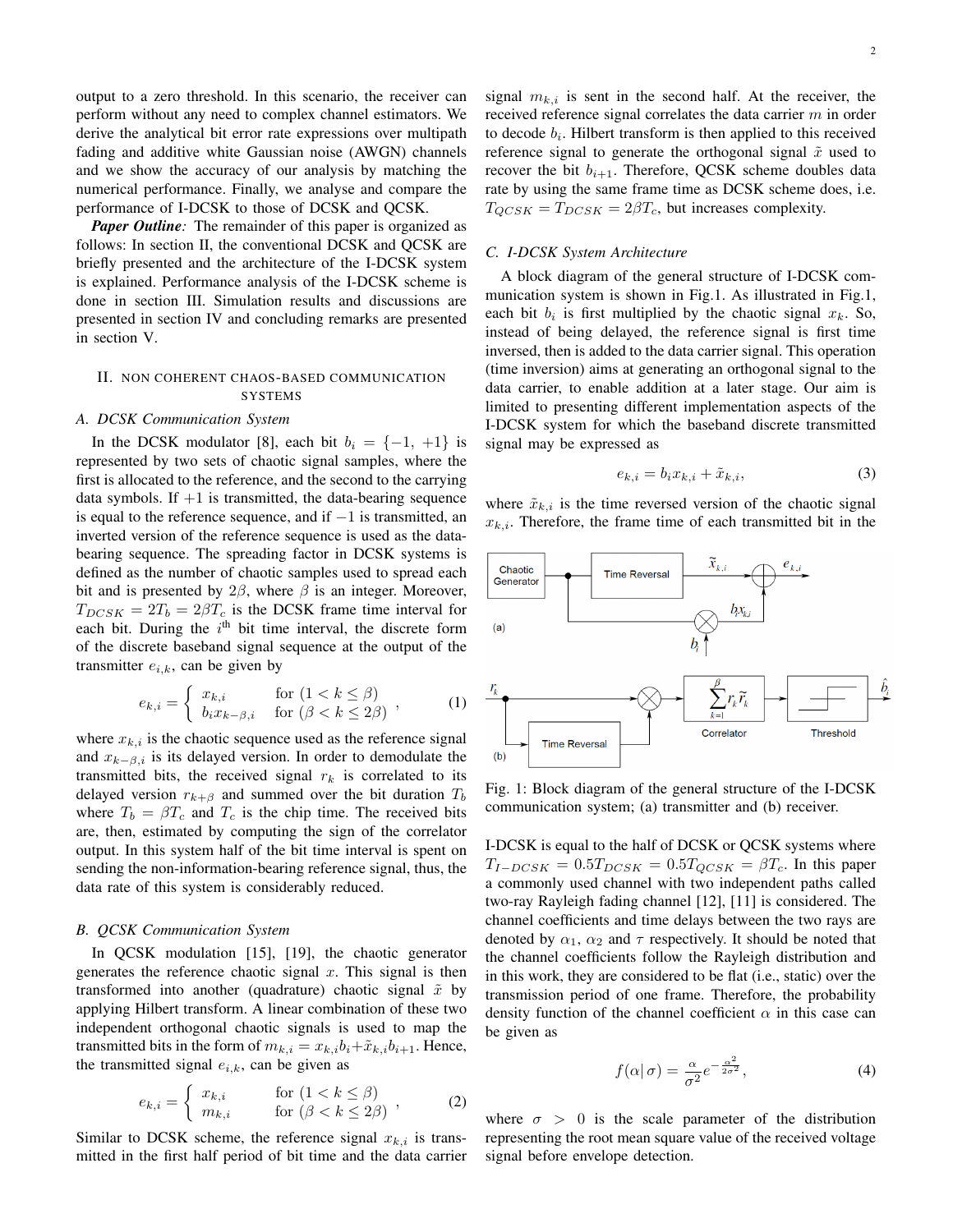The received signal could be written as

$$
r_{k,i} = \alpha_1 b_i x_{k,i} + \alpha_2 b_i x_{k-\tau,i} + \alpha_1 \tilde{x}_{k,i} + \alpha_2 \tilde{x}_{k-\tau,i} + n_k, (5)
$$

where  $n_k$  is additive white Gaussian noise with zero mean and variance  $N_0/2$ . At the receiver side, the received signal  $r_k$  is correlated to its time inverted version  $\tilde{r}_k$  and summed over the bit duration  $T<sub>b</sub>$ . The decision variable at the output of the correlator becomes

$$
D_{i} = T_{c} \sum_{k=1}^{\beta} (\alpha_{1} b_{i} x_{k,i} + \alpha_{2} b_{i} x_{k-\tau,i} + \alpha_{1} \tilde{x}_{k,i} + \alpha_{2} \tilde{x}_{k-\tau,i} + n_{k})
$$
  

$$
(\alpha_{1} b_{i} \tilde{x}_{k,i} + \alpha_{2} b_{i} \tilde{x}_{k-\tau,i} + \alpha_{1} x_{k,i} + \alpha_{2} x_{k-\tau,i} + \tilde{n}_{k})
$$
  
(6)

The decision variable may be further expanded as

$$
D_{i} =
$$
\n
$$
T_{c} \sum_{k=1}^{\beta} \left( \alpha_{1}^{2} b_{i} x_{k,i}^{2} + \alpha_{2}^{2} b_{i} x_{k-\tau,i}^{2} + \alpha_{1}^{2} b_{i} \tilde{x}_{k,i}^{2} + \alpha_{2}^{2} b_{i} \tilde{x}_{k-\tau,i}^{2} + \frac{1}{2} \alpha_{1}^{2} \tilde{x}_{k,i} x_{k,i} + 2 \alpha_{2}^{2} x_{k,i} \tilde{x}_{k-\tau,i} + 2 \alpha_{1} \alpha_{2} \tilde{x}_{k,i} x_{k-\tau,i} + \frac{1}{2} \alpha_{1} \alpha_{2} (b_{i} \tilde{x}_{k,i} \tilde{x}_{k-\tau,i} + b_{i} x_{k,i} x_{k-\tau,i} + \tilde{x}_{k-\tau,i} x_{k,i}) + \frac{1}{2} \alpha_{1} b_{i} (\tilde{x}_{k,i} n_{k} + x_{k,i} \tilde{n}_{k}) + \alpha_{2} b_{i} (\tilde{x}_{k-\tau,i} n_{k} + x_{k-\tau,i} \tilde{n}_{k}) + \frac{1}{2} \alpha_{1} x_{k,i} + \alpha_{2} x_{k-\tau,i} n_{k} + (\alpha_{1} \tilde{x}_{k,i} + \alpha_{2} \tilde{x}_{k-\tau,i}) \tilde{n}_{k} + n_{k} \tilde{n}_{k} \right)
$$
\n
$$
+ \frac{1}{2} \left( \alpha_{1} x_{k,i} + \alpha_{2} x_{k-\tau,i} + \alpha_{2} x_{k,\tau,i} + \alpha_{2} x_{k-\tau,i} + \alpha_{2} x_{k-\tau,i} + \alpha_{2} x_{k-\tau,i} + \alpha_{2} x_{k-\tau,i} + \alpha_{2} x_{k-\tau,i} + \alpha_{2} x_{k-\tau,i} + \alpha_{2} x_{k-\tau,i} + \alpha_{2} x_{k-\tau,i} + \alpha_{2} x_{k-\tau,i} + \alpha_{2} x_{k-\tau,i} + \alpha_{2} x_{k-\tau,i} + \alpha_{2} x_{k-\tau,i} + \alpha_{2} x_{k-\tau,i} + \alpha_{2} x_{k-\tau,i} + \alpha_{2} x_{k-\tau,i} + \alpha_{2} x_{k-\tau,i} + \alpha_{2} x_{k-\tau,i} + \alpha_{2} x_{k-\tau,i} + \alpha_{2} x_{k-\tau,i} + \alpha_{2
$$

where U represents the useful signal,  $I_1$  and  $I_2$  are the interference components generated from the multipath channel and the chaotic sequence, and  $N_1$  and  $N_2$  designate interference emerging from Gaussian noise.

### III. PERFORMANCE ANALYSIS OF I-DCSK SYSTEM

In this section, the performance of I-DCSK scheme is evaluated. Furthermore, the BER expressions under AWGN and multipath fading channels are analytically derived. To this end, the mean and the variance expressions of the decision variable  $D_i$  are determined. Different signal components  $U, I_1, I_2, N_1$ , and  $N_2$  in (7) are independent because channel coefficients are independent of each other, of the chaotic sequences and of the Gaussian noise. In addition, the chaotic sequence is independent of its time reversed version and of the Gaussian noise as well [8]. In this work, the second-order Chebyshev polynomial function (CPF) is employed to generate chaotic sequences due to its easiness and good performance [20]. For simplicity, the chip time  $T_c$  is set to unity,

$$
x_{k+1} = 1 - 2x_k^2 \t\t(8)
$$

The variance of the normalized chaotic map with zero mean is equal to one, i.e.  $Var(x) = E[x^2] = 1$ , where E[.] denotes the expected value operator. Therefore, for the  $i^{th}$  bit, the instantaneous mean of the decision variable is the mean of the useful signal given by

$$
E[D_i] = b_1(\alpha_1^2 + \alpha_2^2)E_b,
$$
\n(9)

where  $E_b = 2 \sum_{ }^{\beta}$  $k=1$  $E\left[x_{k,i}^2\right]$  represents the transmitted bit energy. Equation  $\sqrt[6]{9}$  is significant because apart from the useful signal  $U$ , all other components described in  $(7)$  have zero mean. The conditional variance of the decision variable for the  $i^{th}$  bit may be expressed as

$$
V[D_i] = V[I_1] + V[I_2] + V[N_1] + V[N_2], \quad (10)
$$

The variances of  $I_1$ ,  $I_2$ ,  $N_1$  and  $N_2$  can be directly obtained from (7) in the following manner

$$
V\left[I_1\right] = 2E_b\left(\alpha_1^4 + \alpha_2^4 + \alpha_1^2 \alpha_2^2\right). \tag{11}
$$

$$
V\left[I_2\right] = 6E_b\left(\alpha_1^2 \alpha_2^2\right). \tag{12}
$$

The variance of  $I_1$  and  $I_2$  are obtained because the mean value of the squared product of two chaotic sequences (time inverted or shifted) can be equal to  $\sum^{\beta}$  $k=1$  $\text{E}[(\tilde{x}x)^2]=\,\sum^{\beta}$  $k=1$  $E[x^2] =$  $E_b/2$ . This returns to the fact that the chaotic sequences are independent and have a unit variance.

$$
V[N_1] = \frac{E_b}{2} N_0 \left( \alpha_1^2 + \alpha_2^2 \right).
$$
 (13)

Similarly, the variance of  $N_2$  can be expressed by

$$
V[N_2] = \frac{E_b}{2} N_0 \left( \alpha_1^2 + \alpha_2^2 \right) + \beta \frac{N_0^2}{4}.
$$
 (14)

The add-up of the variance components above results in the variance of the decision variable, which becomes

$$
V[D_i] = 2E_b(\alpha_1^4 + \alpha_2^4) + 8E_b(\alpha_1^2 \alpha_2^2) + E_b(\alpha_1^2 + \alpha_2^2) N_0 + \beta \frac{N_0^2}{4}.
$$
\n(15)

Since bit energies (or chaotic chips) are deterministic variables, thanks to central limit theorem the decision variable at the output of the correlator follows a Gaussian distribution. Therefore, the bit error probability is represented by

$$
BER = \frac{1}{2} Pr (D_i < 0 | b_i = +1) + \frac{1}{2} Pr (D_i > 0 | b_i = -1), \tag{16}
$$

which can be given as

$$
\text{BER} = \frac{1}{2} \text{erfc}\left(\left[\frac{2V\left[D_i\right]}{\text{E}\left[D_i\right]^2}\right]^{-\frac{1}{2}}\right),\tag{17}
$$

where  $erfc(x)$  is the well-known complementary error function defined as  $erfc(x) \equiv \frac{2}{\sqrt{\pi}} \int_x^{\infty} e^{-\mu^2} d\mu$ . By virtue of equations (9) and (15) above, the BER for the I-DCSK scheme can be determined and stated as

$$
\text{BER} = \frac{1}{2} \text{erfc} \left( \left[ \frac{\frac{4(\alpha_1^4 + \alpha_2^4) + 16\alpha_1^2 \alpha_2^2}{(\alpha_1^2 + \alpha_2^2)^2 E_b} + \frac{\beta N_0^2}{2(\alpha_1^2 + \alpha_2^2)^2 E_b^2}}{\frac{2N_0}{(\alpha_1^2 + \alpha_2^2) E_b} + \frac{\beta N_0^2}{2(\alpha_1^2 + \alpha_2^2)^2 E_b^2}} \right]^{-\frac{1}{2}} \right). \tag{18}
$$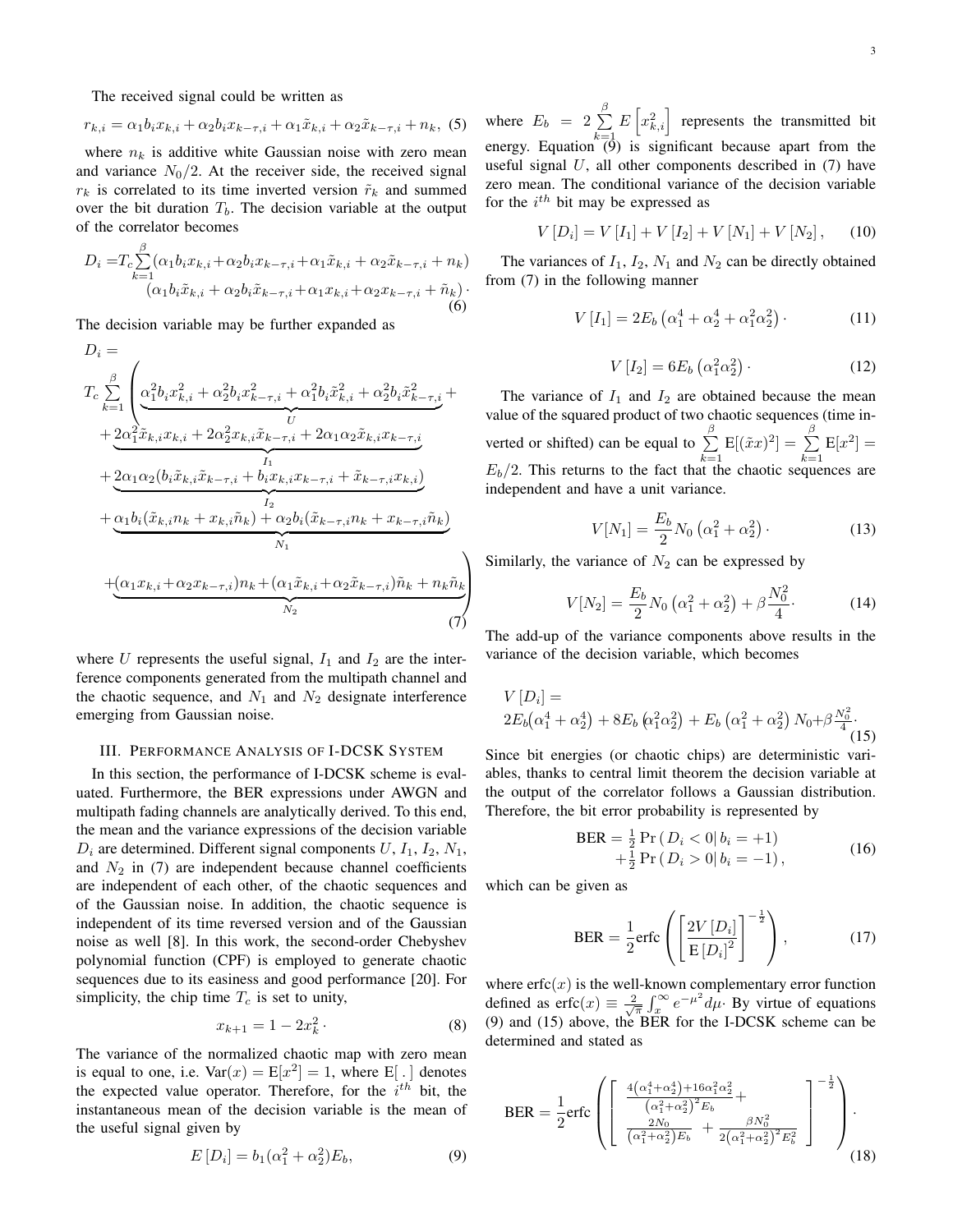Equation (18) gives the theoretical BER benchmark of I-DCSK system over multipath fading channels. Based on this, it is essential to note that the channel keeps changing at every transmission instant, so the average BER expression becomes

$$
\overline{BER} = \n\frac{1}{2} \int_{0}^{\infty} \text{erfc}\n\left(\n\begin{bmatrix}\n\frac{4(\alpha_{1}^{4} + \alpha_{2}^{4}) + 16\alpha_{1}^{2}\alpha_{2}^{2}}{(\alpha_{1}^{2} + \alpha_{2}^{2})^{2}E_{b}} + \frac{1}{2} \int_{0}^{-\frac{1}{2}} (\alpha_{1}^{2} + \alpha_{2}^{2})E_{b} + \frac{\beta N_{0}^{2}}{2(\alpha_{1}^{2} + \alpha_{2}^{2})^{2}E_{b}^{2}}\n\end{bmatrix}\n\right) f(\alpha_{1}) f(\alpha_{2}) d\alpha_{1} d\alpha_{2}.
$$
\n(19)

Equation (18) can be extended to AWGN channel case by choosing  $\alpha_1 = 1$  and  $\alpha_2 = 0$ . Hence, the BER expression under AWGN would simplify to

$$
\text{BER} = \frac{1}{2} \text{erfc} \left( \left[ \frac{4}{E_b} + \frac{2N_0}{E_b} + \frac{\beta N_0^2}{2E_b^2} \right]^{-\frac{1}{2}} \right). \tag{20}
$$

Finally, for high spreading factor, the transmitted bit energy  $E<sub>b</sub>$  can be considered constant as in this paper. Therefore, for low spreading factor the energy variation must be taken into account and derived, as done in [20].

# IV. DISCUSSIONS AND SIMULATION RESULTS

In order to validate the performance of the I-DCSK scheme and compare it to existing chaos-based and conventional non coherent schemes, the computed BER expressions are verified and well justified by simulation results under AWGN and multipath fading channels. Fig. 2 shows performance results of the I-DCSK, QCSK and DCSK schemes for a spreading factor  $\beta = 200$ . In addition, the performance of the DPSK system is plotted for a symbol duration of  $T_s = 200T_c$ .



Fig. 2: Simulation and analytical BER in AWGN channel of I-DCSK, QCSK and DCSK systems for  $\beta = 200$ .

As can be seen in Fig. 2, simulation results perfectly validate the analytical BER expression given in (20). As depicted, I-DCSK and QCSK manifest a close BER performance but with lower complexity. In addition, an enhancement is achieved by both systems compared to DCSK. The performance enhancement between QCSK and DCSK is explained in [15]. On the other hand, the performance behaviour of I-DCSK scheme over an AWGN channel can be explained as follows: even with cross terms, interferences emerging from the addition of the reference to the data carrier signal, the signal-to-noise ratio at the output of the correlator of I-DCSK system is higher than DCSK and QCSK. This is because the power of useful signals in I-DCSK is twice as large as the power in DCSK (see Equation (9)). Moreover, the spectral efficiency in I-DCSK system is two times higher than DCSK and is equal to QCSK. The derived BER expression represents the lower bound performance of the system. Therefore, if the orthogonality between the chaotic sequences (i.e reference and data carrier sequence  $\sum_{ }^{\beta}$  $\sum_{k=1} x_k \tilde{x}_k \ll 1$ ) is not maintained (small spreading factor can affects time inverse operation) the performance will be degraded and the analytical BER expressions are no longer valid for such scenario. In addition, the selected chaotic sequence and its time inversion replica is this simulation respect the orthogonality property. Finally, as expected, DPSK modulation outperforms DCSK in AWGN channels. This is because DCSK spends half of the bit energy to transmit the reference signal, and AWGN influences both reference and data carrier signals [9], [12].



Fig. 3: Simulation and computed BER under multipath Rayleigh fading channels of I-DCSK, QCSK and DCSK systems for  $\beta = 200$ .

The obtained BER performance under multipath Rayleigh fading channel for a spreading factor  $\beta = 200$  is shown in Fig. 3. The average power gains of the first and second paths are  $E[\alpha_1^2] = 0.7$  and  $E[\alpha_2^2] = 0.3$  respectively with a delay  $\tau = 6T_c$  existing between the two paths. Simulation results endorse the accuracy of our BER expression given by (19).

As observed in Fig. 3, the proposed I-DCSK system outperforms DCSK and QCSK with a bit less gain than AWGN case. This can be interpreted in the following manner: The I-DSCK system has more cross terms interference emerging from the addition of reference to data carrier signals. In